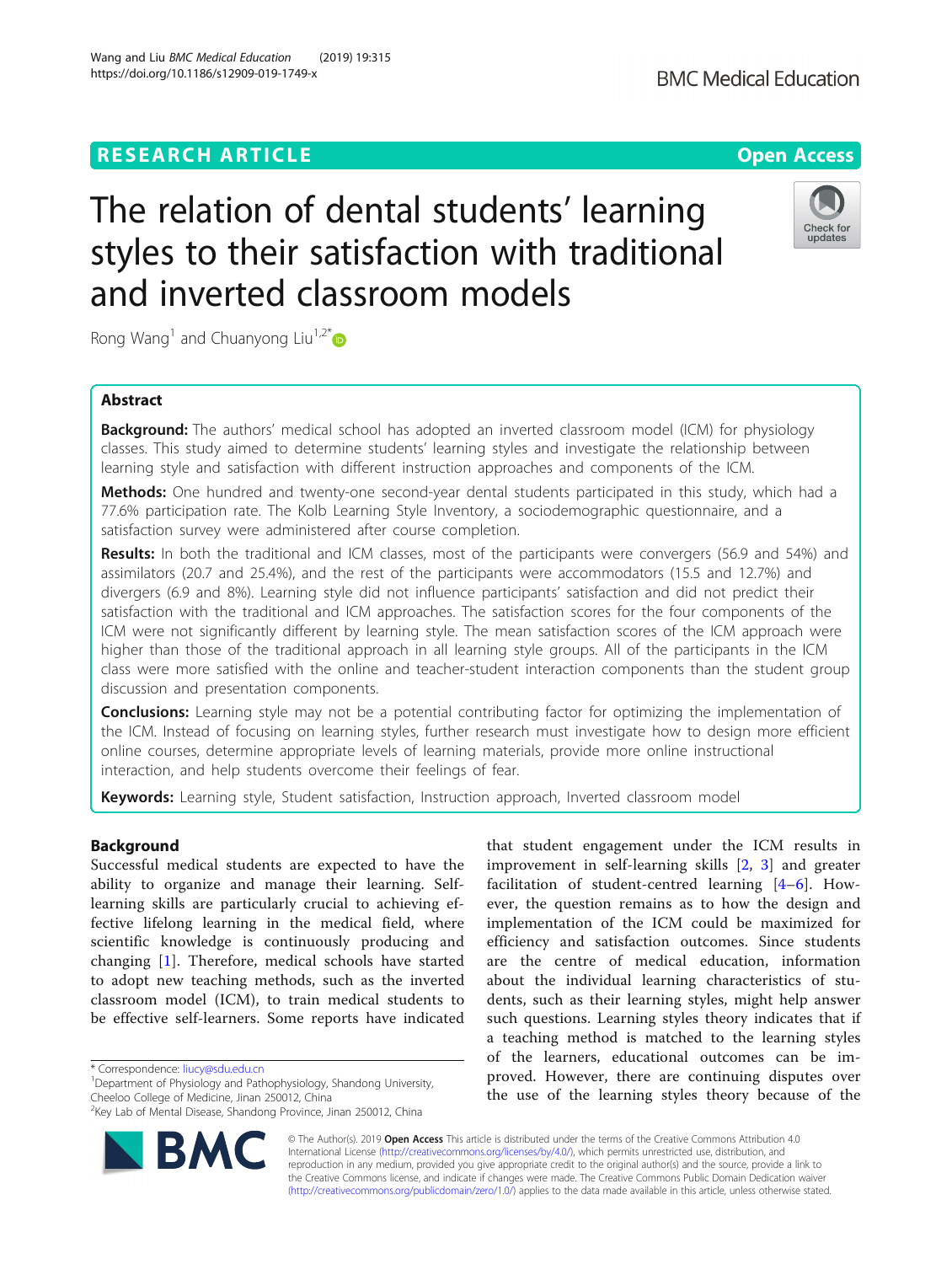lack of evidence to support it [[7](#page-7-0)–[9\]](#page-7-0). Interestingly, despite this lack of evidence, there is a widespread belief about the value of the use of learning styles in education [\[9](#page-7-0)]. Some studies have demonstrated the popularity of the use of learning styles among school teachers, including higher education faculty [\[10](#page-7-0)–[12](#page-7-0)]. Similarly, in our teaching practice in China, most faculty believe that teaching according to a student's learning style can enhance learning, and they have tried to make recommendations for curriculum reform, for instance, about how to improve the quality of the ICM based on learning styles theory. Therefore, as a first step towards exploring the possibility of solving this problem, we aim to validate the ability of learning style instruments to improve the quality of the ICM.

More than 70 different learning styles schemes have been formulated [\[13](#page-7-0)]. Kolb's learning styles constitute one of the best-known and widely used learning style theories. David Kolb's model is the basis for the Learning Style Inventory, an assessment tool to categorize learners as to "how one acquires knowledge" [\[14\]](#page-7-0). According to Kolb's model, individuals may prefer one of four styles — Accommodating, Converging, Diverging, or Assimilating (Additional file [1](#page-6-0): Figure S1)— depending on their approach to learning [\[14](#page-7-0)]. Kolb suggested that learning is a four-stage circle from experience to observation to conceptualization to experimentation and back to experience (Additional file [1](#page-6-0): Figure S1). Despite a lack of evidence to support the use of learning styles, some educators have supported the argument that learning about students' individual learning styles is essential for faculty to design and implement effective teaching [[11,](#page-7-0) [15](#page-7-0)]. In addition, some medical faculty in higher education have reported that the learning styles from Kolb's LSI were related to satisfaction or preferences for certain instruction approaches [\[16,](#page-7-0) [17](#page-7-0)].

Many studies have reported the positive impact of the ICM on students' performance and perceptions [[18](#page-7-0)–[21\]](#page-7-0). Regarding problem-based learning (PBL) classes, there have been studies on the relationship of medical school students' learning styles to their satisfaction [[16,](#page-7-0) [17\]](#page-7-0). However, in the context of ICM classes, no study has assessed dental students' satisfaction in terms of their learning styles. To explore a possible strategy for more effective implementation of the ICM, this study aimed to identify the learning styles of dental students in traditional and ICM classes at Cheeloo College of Medicine, Shandong University, and investigate the relationship between students' learning styles and their satisfaction with different instruction methods and the different components of the ICM.

#### **Methods**

#### Participants and ethics

Medical physiology is taught to 2nd-year dental students at Cheeloo College of Medicine, Shandong University. This study compared a traditional lecture course taught in fall 2015 and an ICM-based course taught in fall 2018. All students from both classes  $(n = 156)$  entered the study (without any sampling). Of both groups, 121 students completed the questionnaire and inventories appropriately, for a participation rate of 77.6%. No pedagogic changes in the teaching syllabus, textbook, or learning materials, such as problem sets, were made to the teaching contents of the course. This study, with use of the student survey, was identified as exempt from supervision by the Ethics Committee of Shandong University, Cheeloo College of Medicine. Students were informed about the study and signed consent forms.

#### Study design

We used a comparative design. The traditional and ICM classes were regarded as two different instruction approaches. The two different teaching models are compared in Table [1](#page-2-0). The online component of the ICM, the medical physiology massive open online course (MOOC), was designed by the Department of Physiology of Shandong University on the Icourse platform [\(http://](http://www.icourse163.org/course/sdu-437005#/info) [www.icourse163.org/course/sdu-437005#/info\)](http://www.icourse163.org/course/sdu-437005#/info). In this study, satisfaction with different instruction approaches or components of the ICM were the dependent variables, and learning styles, educational background of the parents, and gender were independent variables.

#### Data collection

The surveys were conducted with both classes of dental students using Kolb's Learning Style Inventory (LSI), the satisfaction questionnaire, and the simple sociodemographic questionnaire at the end of the course.

#### Kolb's learning style inventory (LSI)

The LSI, developed by Kolb, is a widely distributed tools to assess individual learning styles [[14\]](#page-7-0). According to the results of studies on the reliability and validity of Kolb's Learning Style Inventory (LSI) scores that have been conducted in several countries, including China, a Cronbach's alpha value of 0.7 was used for the Kolb's LSI used in our study.

Kolb's LSI was used to collect data about the students' learning styles. The LSI contains four primary subscales that assess concrete experience (CE), reflective observation (RO), abstract conceptualization (AC), and active experimentation (AE) (Additional file [1](#page-6-0): Figure S1). The AE and RO constructs are from left to right on the horizontal axis, and the CE and AC constructs are from top to bottom on the vertical axis. In the inventory,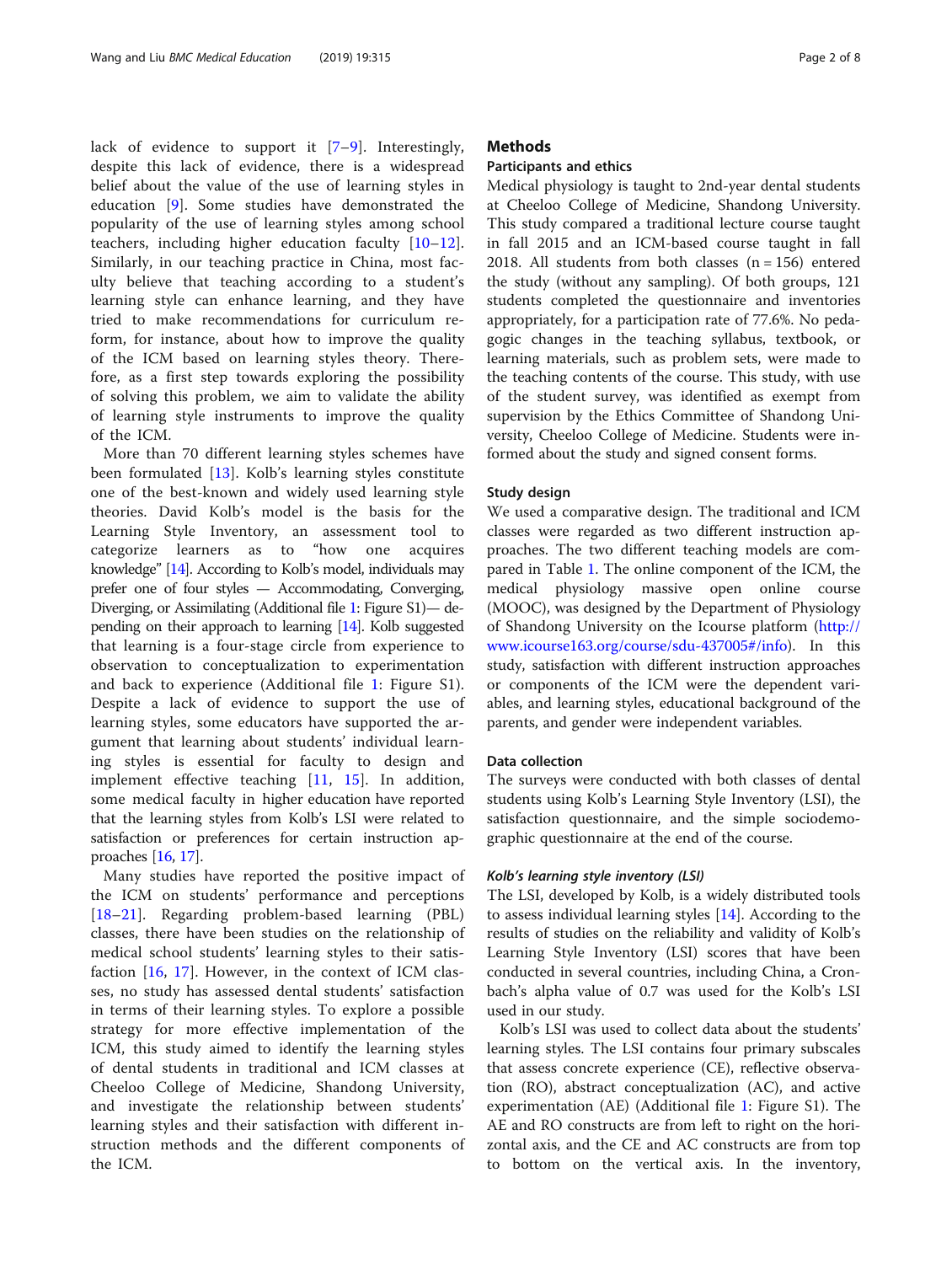| Implementation              | <b>Traditional Class</b>                                                                                                                                                                                              | ICM Class                                                                                                                                                                                                                                                                                                                                   |
|-----------------------------|-----------------------------------------------------------------------------------------------------------------------------------------------------------------------------------------------------------------------|---------------------------------------------------------------------------------------------------------------------------------------------------------------------------------------------------------------------------------------------------------------------------------------------------------------------------------------------|
| Teaching pattern            | Four sections for 13 weeks:<br>1. Online course<br>2. Group discussion (F2F time: 10 mins per week)<br>3. Presentation (F2F time: 50 mins per week)<br>4. Teacher-student interaction (F2F time: 40 mins<br>per week) | One section for 13 weeks:<br>200 min of instruction in a F2F time lecture format per week.                                                                                                                                                                                                                                                  |
| Learning contents           | Textbook: twelve thematic chapters structured<br>on the basis of organ system-related themes.                                                                                                                         | Online course: twelve thematic blocks structured on the basis of<br>organ system-related themes, each with multiple sub-block including<br>one course outline, one to three less than 15-min in length micro-lesson<br>videos, which cover one or two main points of one sub-block (an<br>example of one sub-block showed in Table $1-1$ ). |
| Before F <sub>2F</sub> time | Preview the study materials by students<br>(Textbooks, etc.).                                                                                                                                                         | Self-study online course by students (Access the online part on personal<br>computer or smartphone.):<br>1. Watch micro-lesson videos selected from MOOC.<br>2. Read materials, online homework, one online quiz (Multiple-choice<br>questions and Long and short-answer questions). And participate in a<br>discussion board.              |
| In F <sub>2F</sub> time     | Teacher-centered teaching by using the<br>multimedia teaching, 200 mins per week.                                                                                                                                     | 1. Group discussion (10 mins per week)<br>2. Presentation (50 mins per week)<br>3. Teacher-student interaction through an audience response system<br>software (40 mins per week).                                                                                                                                                          |
| After F <sub>2F</sub> time  | Homework and feedback from instructors                                                                                                                                                                                | Review the learning contents and acquire additional resources from<br>discussion board.                                                                                                                                                                                                                                                     |
| Grade                       | Final examination (80%), usual performance (20%).                                                                                                                                                                     | Final examination (70%), online credit (30%).                                                                                                                                                                                                                                                                                               |

<span id="page-2-0"></span>Table 1 Comparison of the traditional and ICM teaching models. Table 1-1 is shown in. Additional file [2](#page-6-0)

respondents are asked to rank four phrases that correspond to the four learning modes. A score of four is given to the phrase that is considered to be the most characteristic of a respondent's learning style, whereas a score of one is given to the phrase that is considered to be the least characteristic of his/her learning style. The subscale scores are combined to assess an individual's preference for abstractness over concreteness (AC–CE) and action over reflection (AE–RO). Then, the preference scores are plotted on the horizontal and vertical axes and fall within one of the four quadrants, with each quadrant representing one learning style (Additional file [1](#page-6-0): Figure S1).

Students with the four learning styles can be described as follows. First, accommodators mainly do, watch, and listen when they learn. Second, divergers are dominant in concrete experience (CE) and reflective observation (RO). They mainly observe and are open to experiences when they learn. Third, convergers like ideas, theories, and doing when they learn. Fourth, assimilators mainly think and watch and are interested in abstract concepts; they use logic to define a problem.

The satisfaction questionnaire was designed by the authors to identify the satisfaction levels of participants with different approaches and different activities involved in the ICM the 10 items of the questionnaire were developed based on the CEQ (Course Experience

Questionnaire) used in Australia [\[22\]](#page-7-0) and referenced a previously published empirical research paper [\[16](#page-7-0)]. For each of the ten statements on the questionnaire, students were asked to check the number (on a Likert scale between  $5 =$  strongly agree and  $1 =$  strongly disagree) that best reflected their rating of the traditional approach, the ICM approach and different activities involved in the ICM. Of the ten items, six statements were about how students felt about the two different instruction approaches, including their psychological comfort, and how the approaches contributed to the students' learning and their future professional lives. The mean satisfaction score of each student was the student's total score from the six statements divided by 6. Overall satisfaction was estimated with the mean score of the six statements in the satisfaction questionnaire. Then, to measure the level of satisfaction with each approach, students whose mean score was above 3.0 were considered satisfied with the approach. The other four statements were about how the different components of the ICM contributed to learning (Table [4](#page-5-0)).

#### Data analysis

Statistical analyses were performed by using GraphPad Prism 6 software (Prism 6.0, GraphPad Software, San Diego, CA, USA) and SPSS 23.0 (IBM Corp., Armonk, NY, USA). To identify differences in satisfaction scores among students with the four learning styles and with different instruction approaches and components of the ICM, independent-samples t-tests and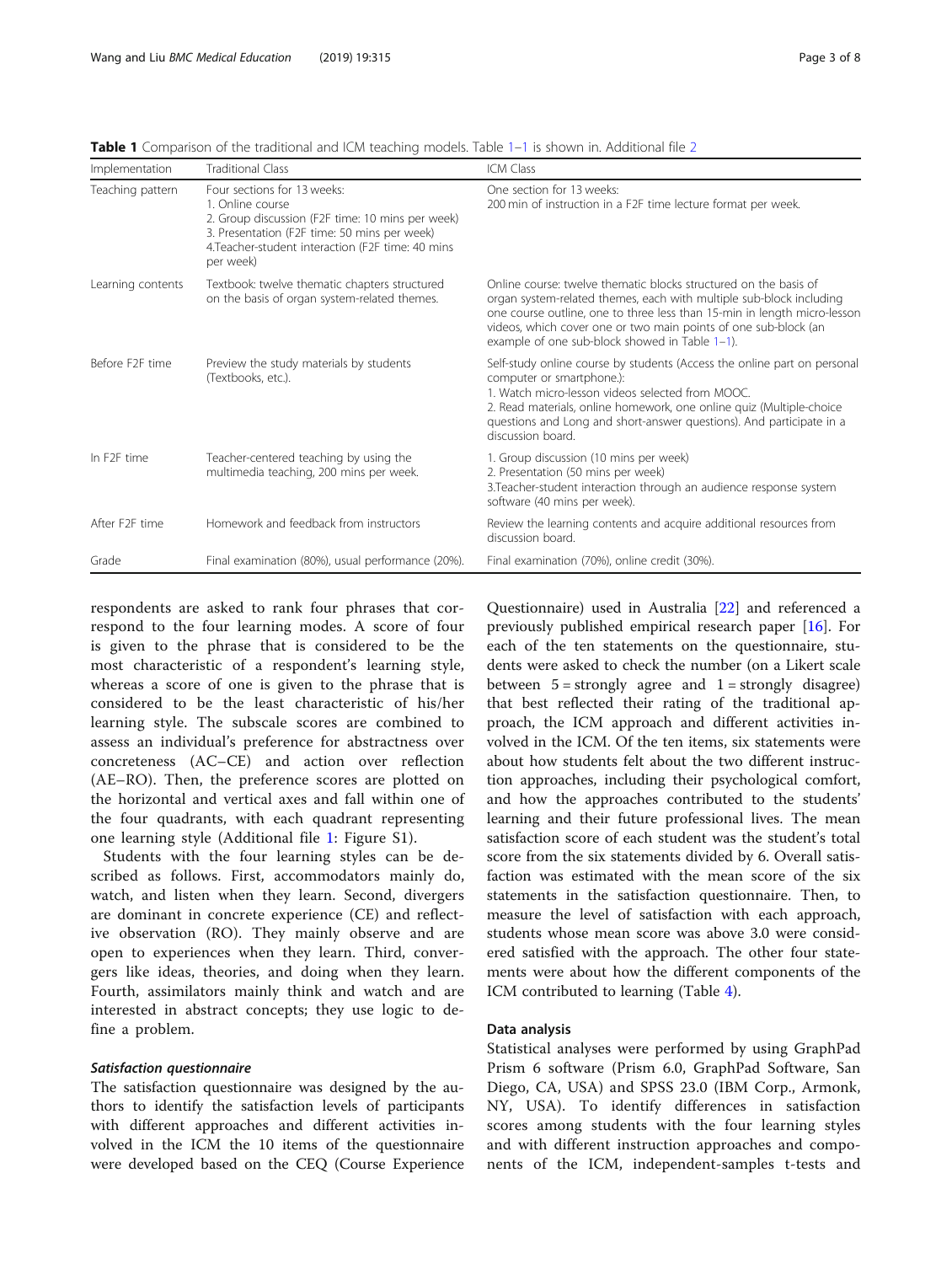one-way ANOVA were used as appropriate. The basic principle for using nonparametric tests (Mann-Whitney test and Kruskal-Wallis test) in some comparisons was an inadequate number  $\left( < 30 \right)$  of participants. The general linear model-based univariate ANOVA technique was used to assess the effects of students' learning styles on their satisfaction with the different instruction approaches and their satisfaction with the four components of the ICM. To evaluate the predictive effect of the four learning styles of students on satisfaction with different instruction approaches, we used binary linear logistic regression analysis. A probability value of  $P < 0.05$  was considered to be significant.

#### Results

#### Learning style inventory

A total of 58 (response rate 76%) and 63 (response rate 79%) participants in the traditional and ICM classes, respectively, completed this inventory. The average ages of the student populations were  $19.1 \pm 0.7$  yr. and  $19.1 \pm 0.5$ yr., respectively. The characteristics of the participants in the two classes are shown in Table 2. Of the 58 students in the traditional class, the largest group by learning style was the converger group, representing  $56.9\%$  (n = 33) of the class. The remaining students in the assimilator, accommodator and diverger groups represented 20.7%  $(n = 12)$ , 15.5%  $(n = 9)$  and 6.9%  $(n = 4)$  of the class, respectively. Of the 63 students in the ICM class, the largest group by learning style was the converger group, making up 54%  $(n = 34)$  of the class. The rest of the students in the assimilator, accommodator and diverger groups represented  $25.4\%$  ( $n = 16$ ),  $12.7\%$  ( $n = 8$ ) and 8% ( $n = 5$ ) of the class, respectively (Additional file [1](#page-6-0): Figure S1).

| Table 2 Characteristics of the participants |  |  |
|---------------------------------------------|--|--|
|---------------------------------------------|--|--|

#### Student survey results

For the 6 statements in the satisfaction questionnaire (a Cronbach's α-value of 0.85 for the questionnaire), the mean scores for the ICM approach were higher than those for the traditional approach in all learning style groups (Fig. [1\)](#page-4-0). Of the six statements, five had higher mean scores for the ICM approach than for the traditional approach; only the statement "I spend less time on learning this course" had a higher score for the traditional approach, which was the highest satisfaction score (3.5) for the traditional approach. However, the highest satisfaction score (3.9) was given by participants in the ICM class in response to the statement "The course format is helping me to better prepare for my future professional life" (Table [3\)](#page-4-0).

The results from the tests of between-subjects effects (Additional file [3:](#page-6-0) Table S2) indicated that the mean satisfaction scores were significantly different for the two different instruction approaches  $[F_{(1,113)}$  statistic (= 30.98), P < 0.01]. The mean satisfaction scores were not different by learning style  $[P = 0.58]$ . Regarding the interaction effect of learning style and instruction approach, the impact of different learning styles on satisfaction was the same for students in the traditional class as it was for students in the ICM class  $[P = 0.08]$ .

Binary logistic regression analysis was used to explain the relationship between satisfaction and learning style in traditional and ICM approaches. Learning styles were not predicting factors of satisfaction for the traditional  $[P = 0.10]$  or ICM approach  $[P = 0.90]$  (Additional file [4](#page-6-0): Table S3).

According to the participants' responses to the 4 statements on the satisfaction questionnaire (a Cronbach's αvalue of 0.84 for the questionnaire) about the different components of the ICM, in all learning style groups, the

|                      | Gender    |          | Father's educational level |                      | Mother's educational level |                      |
|----------------------|-----------|----------|----------------------------|----------------------|----------------------------|----------------------|
|                      | Female    | Male     | High school or lower       | University or higher | High school or lower       | University or higher |
| Traditional approach |           |          |                            | $n$ (percentage)     |                            |                      |
| Converger            | 18 (51.4) | 15(65.2) | 15(55.6)                   | 18 (58)              | 17(48.6)                   | 16 (69.6)            |
| Assimilator          | 7(20)     | 5(21.7)  | 5(18.5)                    | 7(22.6)              | 9(25.7)                    | 3(13)                |
| Accommodator         | 8(22.9)   | 1(4.3)   | 5(18.5)                    | 4(12.9)              | 6(17.1)                    | 3(13)                |
| Diverger             | 2(5.7)    | 2(8.7)   | 2(7.4)                     | 2(6.5)               | 3(8.6)                     | 1(4.3)               |
| Total                | 35 (100)  | 23 (100) | 27 (100)                   | 31 (100)             | 35 (100)                   | 23(100)              |
| ICM approach         |           |          |                            | $n$ (percentage)     |                            |                      |
| Converger            | 22(61)    | 12(44.4) | 23(60.5)                   | 11(44)               | 21 (53.8)                  | 13 (54.2)            |
| Assimilator          | 6(16.7)   | 10(37)   | 8(21.1)                    | 8(32)                | 10(25.6)                   | 6(25)                |
| Accommodator         | 5(13.9)   | 3(11.1)  | 4(10.5)                    | 4(16)                | 6(15.4)                    | 2(8.3)               |
| Diverger             | 3(8.3)    | 2(7.4)   | 3(7.9)                     | 2(8)                 | 2(5.1)                     | 3(12.5)              |
| Total                | 36 (100)  | 27 (100) | 38 (100)                   | 25 (100)             | 39 (100)                   | 24 (100)             |

The percentage values represent the total number of students (n) per learning style group in the traditional and ICM classes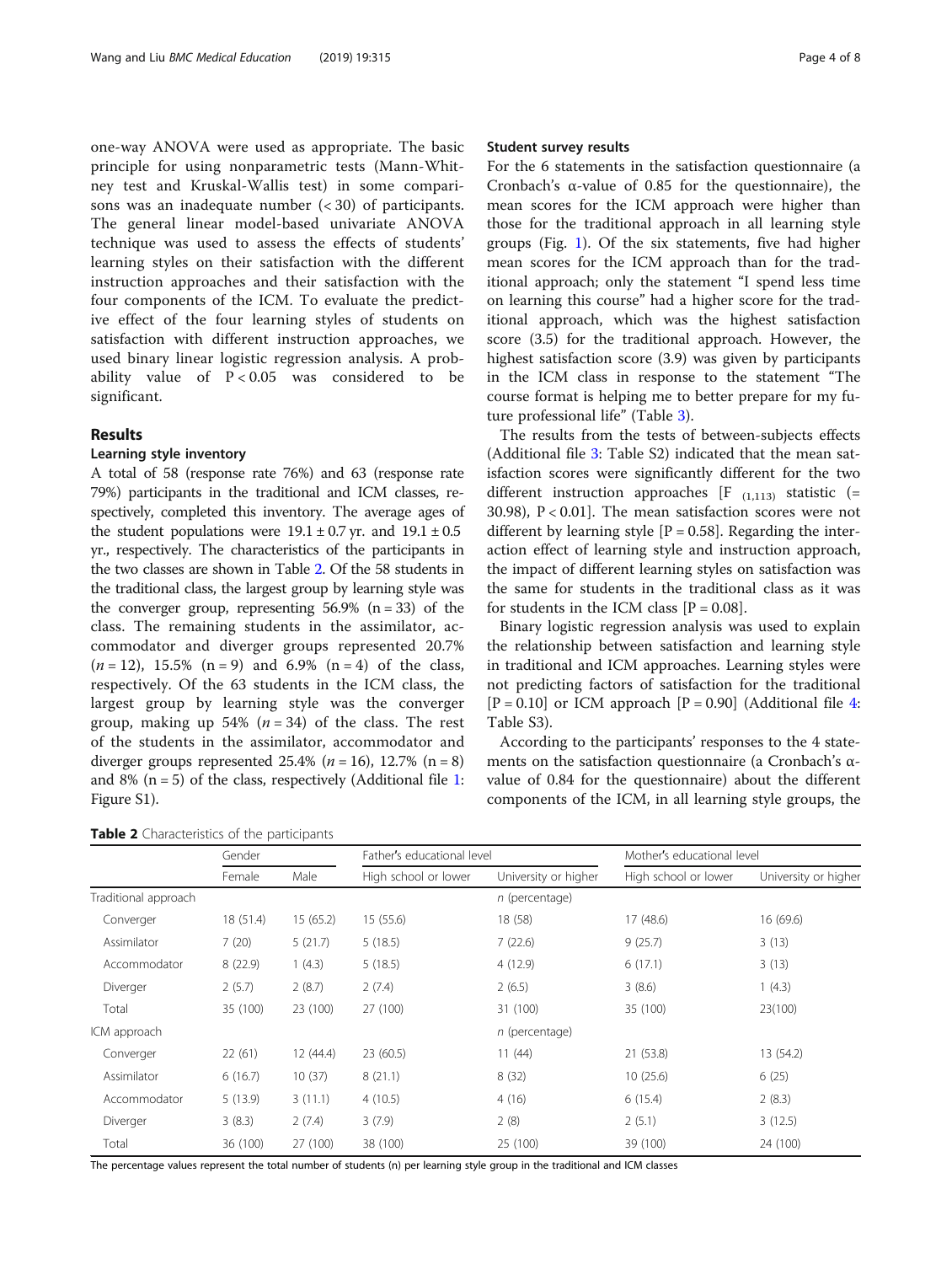<span id="page-4-0"></span>

participants agreed more with statements 1 and 4 ("The online portion of the ICM class contributes to my learning the course content" and "The teacherstudent interaction in the class meetings contributes to my learning the course content") than with statements 2 and 3 ("Student discussion contributes to my learning the course content" and "Student presentations contribute to my learning the course content") (Table [4\)](#page-5-0). The results from the tests of between-subjects effects (Additional file [5](#page-6-0): Table S4) indicated that the four dependent variables, i.e., the satisfaction scores for the four components of the ICM, did not differ significantly by learning style  $[P = 0.25, P = 0.24,$  $P = 0.06$  and  $P = 0.07$ .

#### **Discussion**

By using Kolb's LSI, our findings showed that, both in the traditional and ICM classes, most of the participants were convergers (56.9 and 54%) and assimilators (20.7 and 25.4%) who preferred to learn by forming abstractions, which is consistent with the results of some studies conducted among medical students and what would be expected in the area of natural sciences [[23](#page-7-0)–[25](#page-7-0)]. In both groups, although the four different learning styles were very unequally distributed, more than half of the students could be assigned to the converger type, and the distribution of participants' preference scores along the two dimensions of Kolb's LSI was scattered and broad (Additional file [1:](#page-6-0) Figure S1); hence, these participants could be further analysed to predict their satisfaction with different teaching approaches.

The results of our study showed that learning styles did not influence participants' satisfaction with the instruction approach in the traditional or ICM classes. Learning styles may not predict satisfaction with traditional and ICM approaches. Our results do not support the use of learning styles to inform instruction. Instruction based on learning style has become prevalent in public education for the last two decades [\[7](#page-7-0)]. Based on a large amount of literature in the form of books, training materials, practitioner guides, and theoretical articles, many educators believe the learning styles hypothesis, that is, that matching the learning style to the instructional mode produces better academic and perceived performance (student satisfaction can be defined as a function of perceived performance regarding the service quality of the university [\[26](#page-7-0), [27\]](#page-7-0).). Some empirical studies have provided positive results to support this hypothesis [\[16](#page-7-0), [17](#page-7-0), [28](#page-7-0)–[31\]](#page-7-0).

On the other hand, many studies have refuted the hypothesis, suggesting weak associations between learning styles and learning outcomes, including academic and perceived performance [\[8,](#page-7-0) [9](#page-7-0), [32](#page-7-0)–[35](#page-7-0)]. Although the use of learning styles has been contradictory, it is interesting to note that beliefs in the value of using learning styles are still popular among higher education faculty [[10](#page-7-0)–

**Table 3** Students' satisfaction with the instruction approach (traditional and ICM approaches)

| Statements                                                                            | Likert score         |                 |  |
|---------------------------------------------------------------------------------------|----------------------|-----------------|--|
|                                                                                       | Traditional approach | ICM approach    |  |
| 1. The instruction approach currently used contributes to my learning course content  | $3.1 + 0.5$          | $3.7 + 1*$      |  |
| 2. I feel relax and comfort in this approach                                          | $3.1 + 0.5$          | $3.7 + 0.9*$    |  |
| 3. The course format is helping me to prepare my future professional life better      | $2.9 + 0.5$          | $3.9 + 0.7*$    |  |
| 4. The course format is helping me to prepare my exam better and receive higher score | $2.9 + 0.5$          | $3.3 \pm 0.6^*$ |  |
| 5. I spend less time on learning this course                                          | $3.5 \pm 0.6^*$      | $3.2 \pm 0.8$   |  |
| 6. The course format is helping me to improve my communication skills                 | $3.1 + 0.6$          | $3.5 + 0.9*$    |  |

The responses to each of six statements were assessed using a Likert scale ranging from 5 to 1 (i.e., strongly agree, agree, unable to comment, disagree, and strongly disagree). The values are presented as the means ± SD. \*P < 0.05, analysis by independent-samples t-test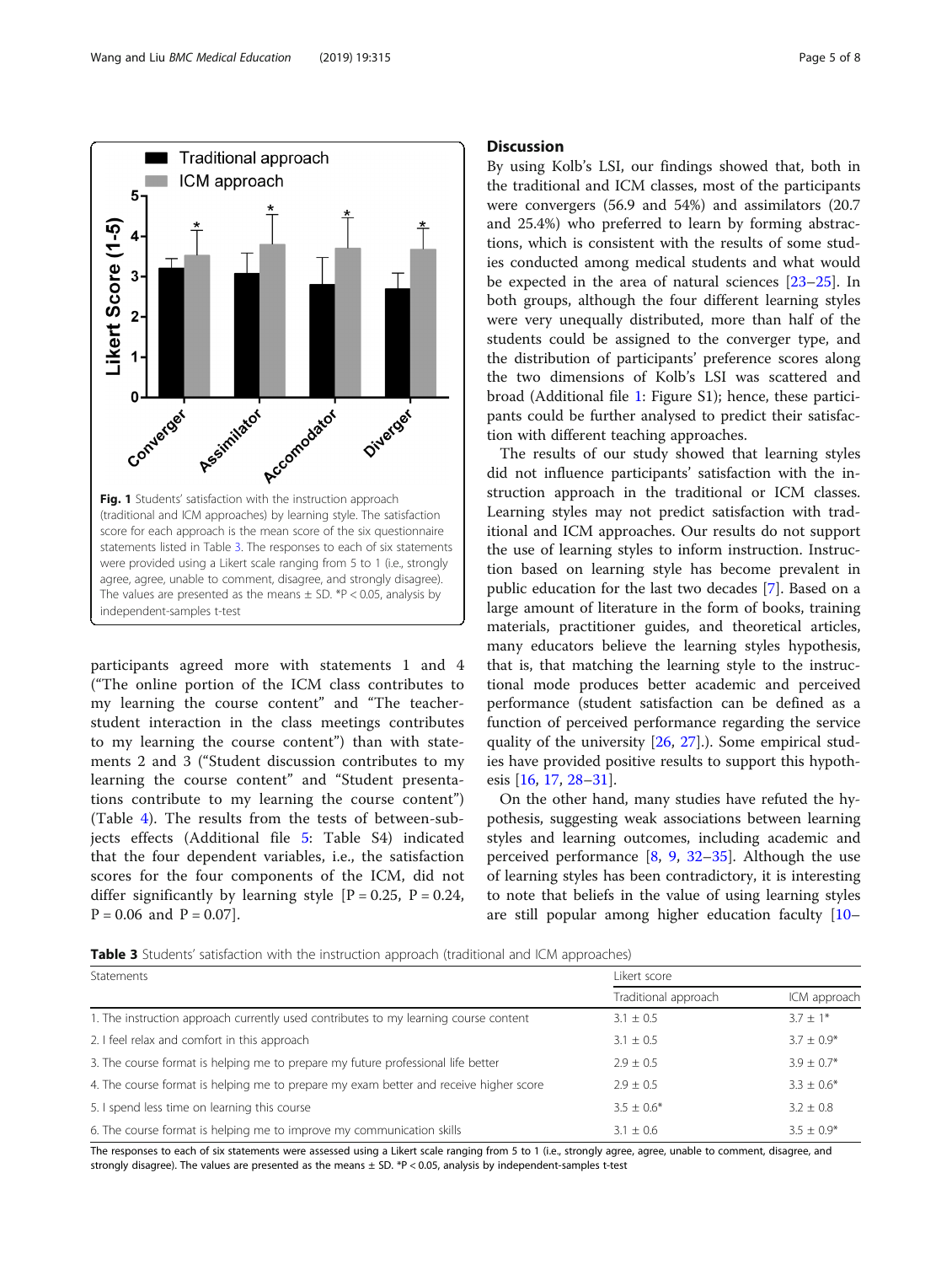| Satisfaction of participants with different activities associated with ICM class in ICM approach |                                                                                |                                                                               |                                                                                 |                                                                                                                     |  |  |
|--------------------------------------------------------------------------------------------------|--------------------------------------------------------------------------------|-------------------------------------------------------------------------------|---------------------------------------------------------------------------------|---------------------------------------------------------------------------------------------------------------------|--|--|
|                                                                                                  | Likert score for Statements                                                    |                                                                               |                                                                                 |                                                                                                                     |  |  |
|                                                                                                  | 1 The online part of ICM class<br>contributes to my learning<br>course content | 2 Students discussion section<br>contributes to my learning<br>course content | 3 Students presentation<br>section contributes to<br>my learning course content | 4 Teacher-student<br>interaction section on<br>the class meeting<br>contributes to my<br>learning course<br>content |  |  |
| Converger                                                                                        | $4.6 \pm 0.6$                                                                  | $3.6 \pm 0.9$ <sup>*</sup>                                                    | $3.5 \pm 0.9^{*}$                                                               | $4.2 \pm 0.8$                                                                                                       |  |  |
| Assimilator                                                                                      | $4.5 + 0.5$                                                                    | $3.6 + 0.9$ <sup>#</sup>                                                      | $3.6 + 0.8$ <sup>#</sup>                                                        | $4.1 \pm 0.6$                                                                                                       |  |  |
| Accommodator                                                                                     | $4.4 + 0.7$                                                                    | $3.3 + 0.9$ <sup>#</sup>                                                      | $2.8 + 0.9$ <sup>#</sup>                                                        | $3.8 \pm 0.7$                                                                                                       |  |  |
| Diverger                                                                                         | $4.0 + 0.7$                                                                    | $2.8 \pm 0.8$ <sup>#</sup>                                                    | $2.4 \pm 0.5$ <sup>#</sup>                                                      | $3.4 \pm 0.5$                                                                                                       |  |  |

<span id="page-5-0"></span>**Table 4** Satisfaction of the participants with 4 components of the ICM class ( $n = 63$ )

The values are presented as the means  $\pm$  SD. \*P < 0.05, analysis by one-way ANOVA,  $*$  P < 0.05, analysis by Kruskal-Wallis test

[12\]](#page-7-0). Therefore, many teachers have also endorsed the use of learning styles in our university and attempted to improve the quality of ICM classes via the use of learning styles. In the context of the ICM, our results first indicated that learning styles had no effect on students' satisfaction and could not predict students' satisfaction with the traditional or ICM approach, which was consistent with experimental studies disproving the learning styles hypothesis. Thus, learning styles may not be a potential contributing factor for optimizing the application of the ICM to improve our educational services.

In addition to overall satisfaction, our study found that learning styles did not affect the students' satisfaction with each of the four components of the ICM, which further supported findings that the correlation between learning styles and students' satisfaction with different instruction approaches is small. All of the participants in the ICM class were more satisfied with the online course and class-meeting components than the student group discussion and presentation components. The possible reason for the lower satisfaction with components 2 and 3 may be the fear of feeling lost or unprepared, as captured by the following items in the questionnaire: "I fear public speaking because I might give a wrong answer" and "I want more guidance." As Cristina R. noted, the added workload (e.g., the concept of "teaching ourselves" that led students to believe they had "extra" work) and the fear of unsettled classrooms (e.g., that group discussions and problem-solving activities such as presentations may create a chaotic classroom environment) are reasonable fears resulting from long-term adaptation to learning under traditional instruction [\[20](#page-7-0)]. Our study showed that students also had fears about the ICM approach, which have been reported in the literature [[36](#page-7-0)–[38\]](#page-7-0). These fears can be overcome in the longterm by increasing teaching commitment from instructors in ICM classes. Therefore, instead of focusing on the use of learning styles, it may be more

productive for teachers and students to consider how to help students overcome feelings of fear regarding ICM classes.

The mean satisfaction scores for the ICM class in our study were significantly higher than those for the traditional class, regardless of the students' learning styles, which is similar to many reports that have shown higher satisfaction ratings for ICM classes among medical students [\[39](#page-7-0)–[43\]](#page-7-0). These results possibly arise from an agreement between the demands of medical studies and the characteristics of the ICM. It has been well accepted that the ICM features active learning, critical thinking, communication ability and so forth, which are aimed to enhance learning and professional development in medical students [[2,](#page-7-0) [20](#page-7-0), [42](#page-7-0)]. The results show that the participants in the ICM class gave higher scores than the participants in the traditional class for the statement "The course format is helping me to prepare for my future professional life better"; the highest satisfaction score (3.9) was given by participants in the ICM approach in response to this statement. In the written responses, one of the students in the ICM class wrote, "I made some improvements in communication skills and critical thinking through this course," which are necessary abilities in a successful physician's career [\[44](#page-7-0)]. The results of the present study also confirmed that the ICM approach might be more likely to improve these skills than the traditional approach. However, the participants in the traditional class gave higher scores than the participants in the ICM class for the statement "I spend less time on learning in this course"; the highest satisfaction score (3.5) given by participants in the traditional class was given in response to this statement. The only negative result showed that the participants in the ICM class were less satisfied with the time spent on the pre-course component (MOOCs) than participants in the traditional approach. Although research on ICM courses has become more prevalent [[45\]](#page-7-0), one major challenge raised regarding MOOCs is low-course completion rates and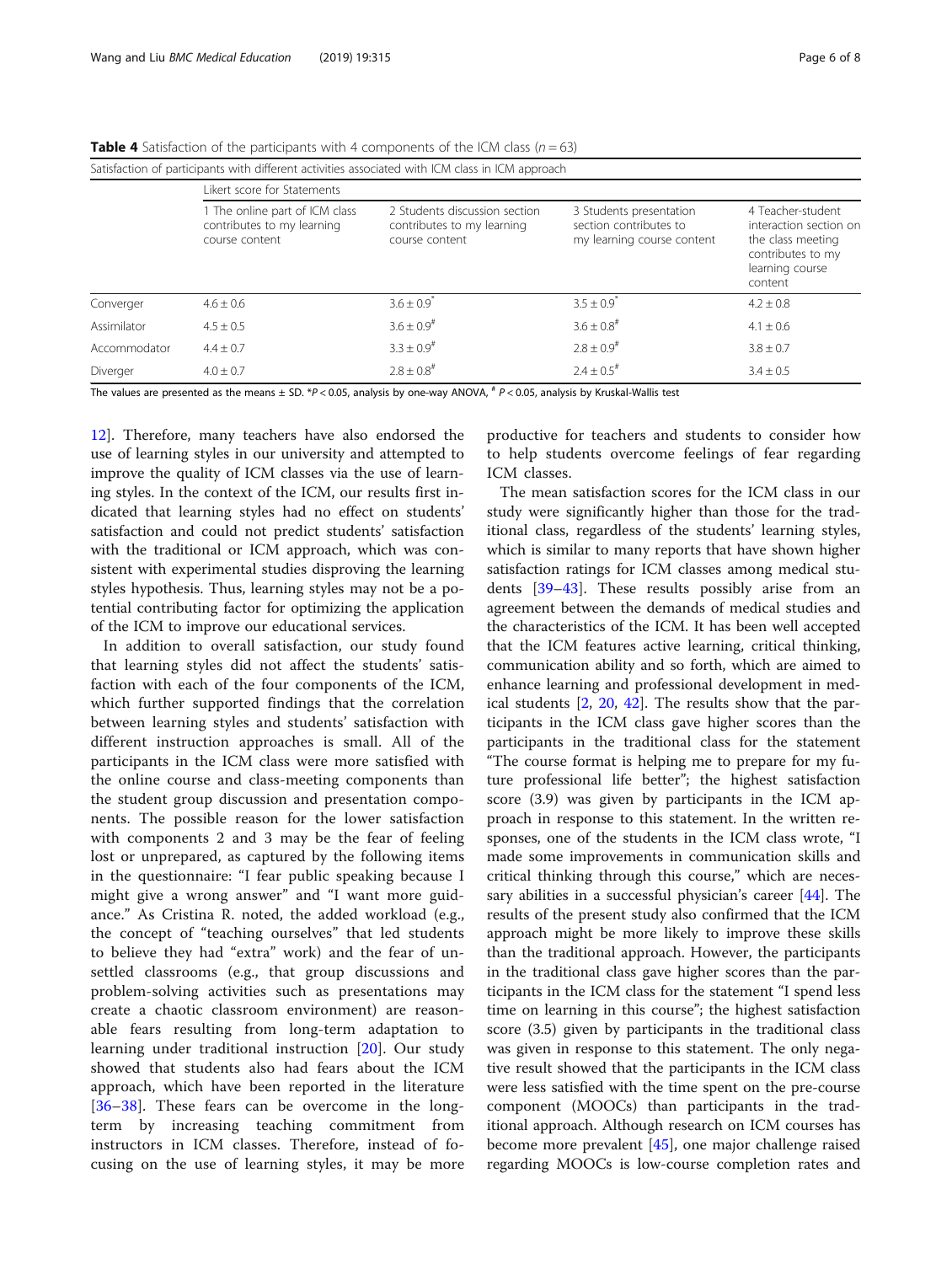<span id="page-6-0"></span>high dropout rates  $[46, 47]$  $[46, 47]$  $[46, 47]$  $[46, 47]$  $[46, 47]$ ; one of the causes for these problems is a lack of time, which was noted by Belanger & Thornton [[48\]](#page-7-0). Our results also indicated that students in the ICM class probably spent much more time completing the course correctly than those in the traditional approach. Therefore, instead of focusing on the use of learning styles, further research on how to address this issue must focus on how to design more efficient online courses, determine appropriate levels of student learning materials, and provide more online instructional interaction.

A limitation of this study is the small number of questions in the satisfaction questionnaire. The 10 items were developed based on the CEQ used in Australia [[22](#page-7-0)] and referenced a previously published empirical research paper [[16\]](#page-7-0), which could be feasible to evaluate the students' satisfaction with courses; however, adding more new items that reflect the impact of the ICM on active learning, critical thinking, and communication ability may provide more comprehensive results. However, developing a new questionnaire with high reliability would require much work in the future. Another limitation of our study is that there was a three-year gap between the two courses that were compared. Although the same teaching syllabus, textbook and learning materials, such as the problem sets, have been used for the past five years, a better comparison method could be self-reported, pre- and post-control observations or a group comparison of students of the same grade. To eliminate the effects of two different courses on the evaluation of teaching approaches, we used ANCOVA (analysis of covariance) before the comparison to confirm that the different two courses, that is, the covariates, would not affect our results for the dependent variable (data not shown). However, there must be bias due to the time lag. Therefore, longitudinal studies with the same groups could provide more convincing results.

Another limitation of this study was the lack of an effect of ICM vs. traditional teaching on academic achievement. We analyzed the relationship between learning style and learning outcome, but there was no statistically significant difference between the exam scores of the four learning style groups, and in the logistic regression analysis, none of the four learning styles were predictors of student success in either the traditional or ICM group (data not shown).

#### Conclusions

Our results showed that the majority of the participants were convergers and assimilators. Learning style did not influence participants' satisfaction with different instruction approaches and components of the ICM; thus, learning style may not predict satisfaction with traditional and ICM approaches. Participants were more satisfied with the ICM than the traditional approach, regardless of which learning styles they favoured. Our findings lead us to believe that learning style may not be a potential contributing factor for optimizing the application of the ICM to improve our educational services. The results showed lower satisfaction with the time required for learning in the ICM and the student group discussion and presentation components, which revealed that some weaknesses exist in the ICM currently employed in our university. Instead of focusing on learning styles, further research should explore how to design more efficient online courses, determine appropriate levels of learning materials, provide more online instructional interaction and help students overcome feelings of fear.

#### Additional files

[Additional file 1:](https://doi.org/10.1186/s12909-019-1749-x) Figure S1. Distribution of participants according to Kolb's learning style model. (PDF 8 kb)

[Additional file 2:](https://doi.org/10.1186/s12909-019-1749-x) Table S1. Typical learning activities in the general physiology part of the ICM class. (PDF 105 kb)

**[Additional file 3:](https://doi.org/10.1186/s12909-019-1749-x) Table S2**. Tests of between-subjects effects ( $n = 121$ ). # P < 0.05, analysis by general linear model-based univariate ANOVA. (PDF 57 kb)

[Additional file 4:](https://doi.org/10.1186/s12909-019-1749-x) Table S3. Binary logistic regression of the relationship between satisfaction and learning styles in the traditional and ICM approaches. Bivariable logistic regression analysis of learning styles and teaching approach satisfaction among second-year dental students at Cheeloo College of Medicine, Shandong University, China 2018 (n = 121); CI = confidence interval. (PDF 96 kb)

**[Additional file 5:](https://doi.org/10.1186/s12909-019-1749-x) Table S4**. Tests of between-subjects effects ( $n = 63$ ). Analysis by general linear model-based multivariate ANOVA. (PDF 87 kb)

#### Abbreviations

AC: Abstract conceptualization; AE: Active experimentation; CE: Concrete experience; F2F: Face to face; ICM: Inverted classroom model; LSI: Kolb's Learning Style Inventory; MOOC: Massive open online course; RO: Reflective observation

#### Acknowledgements

We would like to thank Dr. Liu J, a statistician from the School of Public Health, Shandong University, who has provided support with the statistics.

#### Authors' contributions

R.W. and C.Y. L. conceived and designed the research; R.W. and C.Y. L. performed the survey; R.W. and C.Y. L. analysed the data; R.W. interpreted the results of the experiments; R.W. prepared the figures and tables; R.W. drafted the manuscript; R.W. and C.Y. L. edited and revised the manuscript; and R.W. and C.Y. L. approved the final version of the manuscript.

#### Funding

None.

#### Availability of data and materials

The dataset used during the study is available from the corresponding author on reasonable request.

#### Ethics approval and consent to participate

This study, with use of the student survey, was identified as exempt from supervision by the Ethics Committee of Shandong University, Cheeloo College of Medicine. Students were informed about the study and signed consent forms.